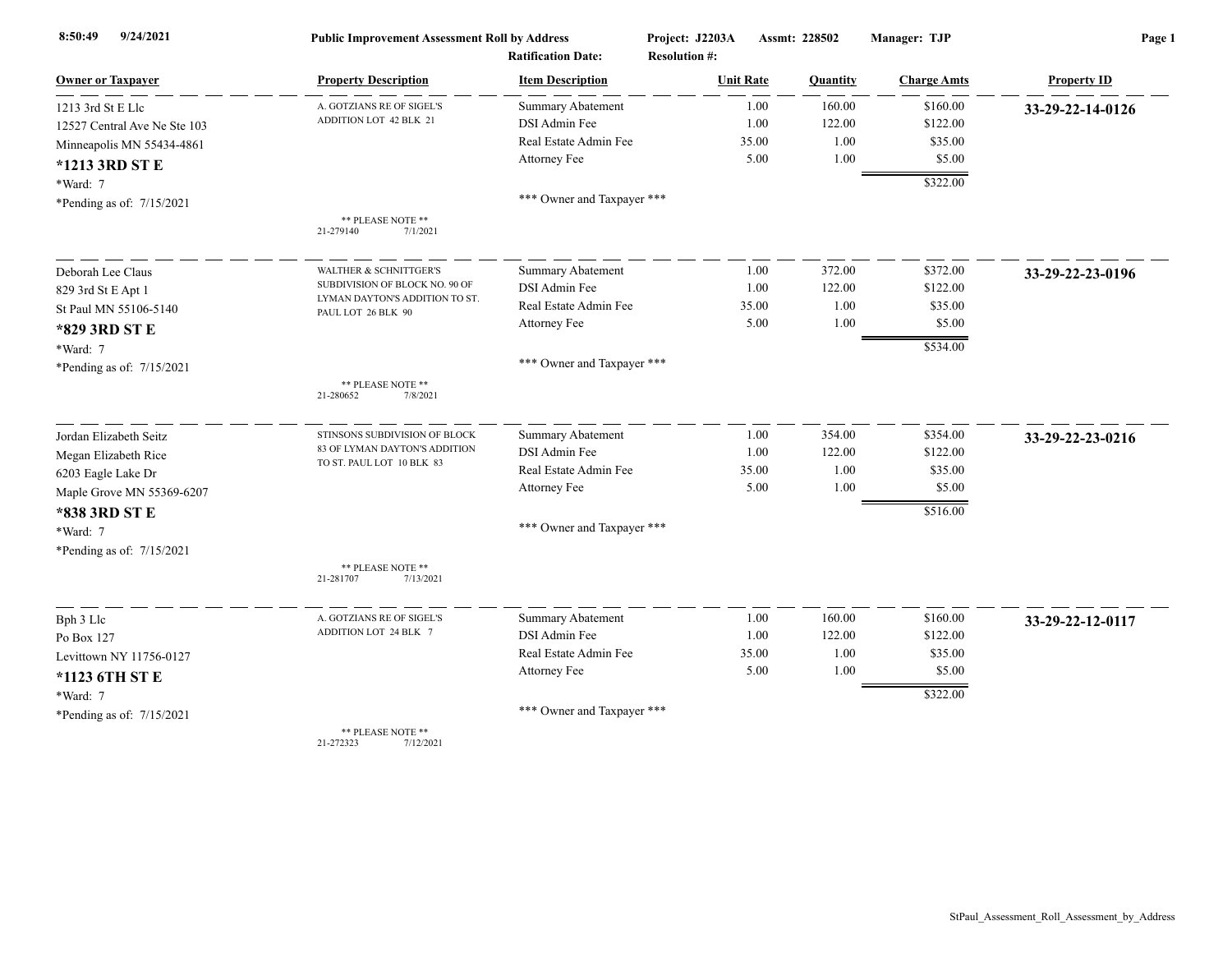| 9/24/2021<br>8:50:49        | <b>Public Improvement Assessment Roll by Address</b> | <b>Ratification Date:</b>  | Project: J2203A<br><b>Resolution #:</b> | Assmt: 228502 | Manager: TJP       | Page 2             |
|-----------------------------|------------------------------------------------------|----------------------------|-----------------------------------------|---------------|--------------------|--------------------|
| <b>Owner or Taxpayer</b>    | <b>Property Description</b>                          | <b>Item Description</b>    | <b>Unit Rate</b>                        | Quantity      | <b>Charge Amts</b> | <b>Property ID</b> |
| Siu Lui Fung                | KRANZ DIVISION LOTS 14 AND LOT                       | <b>Summary Abatement</b>   | 1.00                                    | 216.00        | \$216.00           | 24-29-23-44-0119   |
| 1271 22nd Ave               | 15 BLK 1                                             | DSI Admin Fee              | 1.00                                    | 122.00        | \$122.00           |                    |
| San Francisco CA 94122-1601 |                                                      | Real Estate Admin Fee      | 35.00                                   | 1.00          | \$35.00            |                    |
| *1210 ALBEMARLE ST          |                                                      | Attorney Fee               | 5.00                                    | 1.00          | \$5.00             |                    |
| *Ward: 5                    |                                                      |                            |                                         |               | \$378.00           |                    |
| *Pending as of: 7/15/2021   |                                                      | *** Owner and Taxpayer *** |                                         |               |                    |                    |
|                             | ** PLEASE NOTE **<br>7/7/2021<br>21-280738           |                            |                                         |               |                    |                    |
| <b>Bill Bernier</b>         | BUTTERFIELD SYNDICATE ADDITION                       | <b>Summary Abatement</b>   | 1.00                                    | 458.00        | \$458.00           | 35-29-23-42-0069   |
| 4934 Quail Ave N            | NO. 1 LOT 11 BLK 3                                   | DSI Admin Fee              | 1.00                                    | 122.00        | \$122.00           |                    |
| Crystal MN 55429-3647       |                                                      | Real Estate Admin Fee      | 35.00                                   | 1.00          | \$35.00            |                    |
| *776 AURORA AVE             |                                                      | Attorney Fee               | 5.00                                    | 1.00          | \$5.00             |                    |
| *Ward: 1                    |                                                      |                            |                                         |               | \$620.00           |                    |
| *Pending as of: 7/15/2021   |                                                      | *** Owner and Taxpayer *** |                                         |               |                    |                    |
|                             | ** PLEASE NOTE **<br>21-280089<br>7/8/2021           |                            |                                         |               |                    |                    |
| Carol A Delisle Tr          | <b>MANTON PARK VAC ALLEY</b>                         | <b>Summary Abatement</b>   | 1.00                                    | 448.00        | \$448.00           | 22-29-22-21-0055   |
| Po Box 17122                | ACCRUING & EX N 20 FT, LOT 8 & ALL                   | DSI Admin Fee              | 1.00                                    | 122.00        | \$122.00           |                    |
| St Paul MN 55117-0122       | OF LOT 9                                             | Real Estate Admin Fee      | 35.00                                   | 1.00          | \$35.00            |                    |
| *1647 BARCLAY ST            |                                                      | Attorney Fee               | 5.00                                    | 1.00          | \$5.00             |                    |
| *Ward: 6                    |                                                      |                            |                                         |               | \$610.00           |                    |
| *Pending as of: 7/15/2021   |                                                      | *** Owner and Taxpayer *** |                                         |               |                    |                    |
|                             | ** PLEASE NOTE **<br>7/6/2021<br>21-279454           |                            |                                         |               |                    |                    |
| Joseph Ryan                 | ARLINGTON HILLS ADDITION TO ST.                      | Summary Abatement          | 1.00                                    | 488.00        | \$488.00           | 29-29-22-41-0046   |
| 706 Case Ave                | PAUL 40/45 THRU 49 LOT 8 BLK 23                      | DSI Admin Fee              | 1.00                                    | 122.00        | \$122.00           |                    |
| St Paul MN 55106-3704       |                                                      | Real Estate Admin Fee      | 35.00                                   | 1.00          | \$35.00            |                    |
| *706 CASE AVE               |                                                      | Attorney Fee               | 5.00                                    | 1.00          | \$5.00             |                    |
| *Ward: 6                    |                                                      |                            |                                         |               | \$650.00           |                    |
| *Pending as of: 7/15/2021   |                                                      | *** Owner and Taxpayer *** |                                         |               |                    |                    |
|                             | ** PLEASE NOTE **<br>21-279773<br>7/6/2021           |                            |                                         |               |                    | ***ESCROW***       |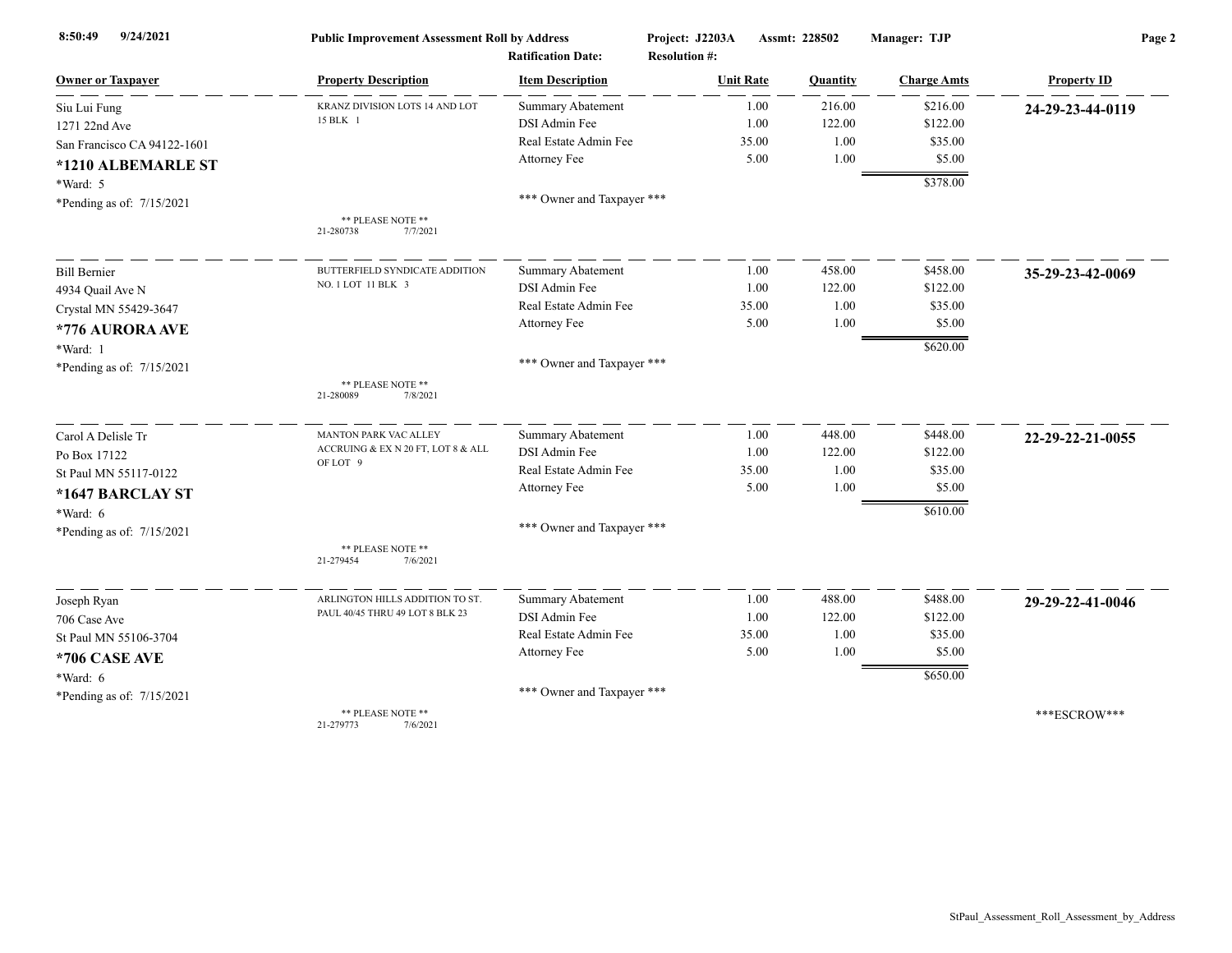| 9/24/2021<br>8:50:49                         | <b>Public Improvement Assessment Roll by Address</b> |                                                      | Project: J2203A                          |              | Assmt: 228502    | Manager: TJP         | Page 3             |  |
|----------------------------------------------|------------------------------------------------------|------------------------------------------------------|------------------------------------------|--------------|------------------|----------------------|--------------------|--|
| <b>Owner or Taxpayer</b>                     | <b>Property Description</b>                          | <b>Ratification Date:</b><br><b>Item Description</b> | <b>Resolution #:</b><br><b>Unit Rate</b> |              | Quantity         | <b>Charge Amts</b>   | <b>Property ID</b> |  |
|                                              |                                                      |                                                      |                                          |              |                  |                      |                    |  |
| Kl Investments Llc                           | BUTTERFIELD SYNDICATE ADDITION<br>NO. 1 LOT 6 BLK 11 | <b>Summary Abatement</b><br>DSI Admin Fee            |                                          | 1.00<br>1.00 | 494.00<br>122.00 | \$494.00<br>\$122.00 | 35-29-23-41-0152   |  |
| 778 Viking Dr                                |                                                      | Real Estate Admin Fee                                |                                          | 35.00        | 1.00             | \$35.00              |                    |  |
| St Paul MN 55117-1666                        |                                                      | Attorney Fee                                         |                                          | 5.00         | 1.00             | \$5.00               |                    |  |
| *640 CENTRAL AVE W                           |                                                      |                                                      |                                          |              |                  |                      |                    |  |
| *Ward: 1                                     |                                                      |                                                      |                                          |              |                  | \$656.00             |                    |  |
| *Pending as of: 7/15/2021                    |                                                      | *** Owner and Taxpayer ***                           |                                          |              |                  |                      |                    |  |
|                                              | ** PLEASE NOTE **<br>21-281201<br>7/9/2021           |                                                      |                                          |              |                  |                      |                    |  |
| Cb Galway-Community Limited Partnership      | BUTTERFIELD SYNDICATE ADDITION                       | <b>Summary Abatement</b>                             |                                          | 1.00         | 326.00           | \$326.00             | 35-29-23-41-0159   |  |
| Attn Executive Vice President Of Real Estate | NO. 1 LOTS 13 THRU LOT 17 BLK 11                     | DSI Admin Fee                                        |                                          | 1.00         | 122.00           | \$122.00             |                    |  |
| 1080 Montreal Ave                            |                                                      | Real Estate Admin Fee                                |                                          | 35.00        | 1.00             | \$35.00              |                    |  |
| St Paul MN 55116-2694                        |                                                      | Attorney Fee                                         |                                          | 5.00         | 1.00             | \$5.00               |                    |  |
| *668 CENTRAL AVE W                           |                                                      |                                                      |                                          |              |                  | \$488.00             |                    |  |
| *Ward: 1                                     |                                                      | *** Owner and Taxpayer ***                           |                                          |              |                  |                      |                    |  |
| *Pending as of: 7/15/2021                    |                                                      |                                                      |                                          |              |                  |                      |                    |  |
|                                              | ** PLEASE NOTE **<br>21-280655<br>7/8/2021           |                                                      |                                          |              |                  |                      |                    |  |
| Rosemary Neely Hazlewood Ashmun              | ROYAL OAKS LOT 14 BLK 15                             | <b>Summary Abatement</b>                             |                                          | 1.00         | 160.00           | \$160.00             | 26-29-23-13-0192   |  |
| 990 Como Place                               |                                                      | DSI Admin Fee                                        |                                          | 1.00         | 122.00           | \$122.00             |                    |  |
| St Paul MN 55103-1317                        |                                                      | Real Estate Admin Fee                                |                                          | 35.00        | 1.00             | \$35.00              |                    |  |
| *990 COMO PL                                 |                                                      | Attorney Fee                                         |                                          | 5.00         | 1.00             | \$5.00               |                    |  |
| *Ward: 5                                     |                                                      |                                                      |                                          |              |                  | \$322.00             |                    |  |
| *Pending as of: 7/15/2021                    |                                                      | *** Owner and Taxpayer ***                           |                                          |              |                  |                      |                    |  |
|                                              | ** PLEASE NOTE **<br>21-279737<br>7/2/2021           |                                                      |                                          |              |                  |                      |                    |  |
| Semario Calhoun                              | LYMAN DAYTON ADDITION TO THE                         | <b>Summary Abatement</b>                             |                                          | 1.00         | 344.00           | \$344.00             | 32-29-22-14-0206   |  |
| 8166 Highway 215                             | CITY OF ST. PAUL LOT 5 BLK 37                        | DSI Admin Fee                                        |                                          | 1.00         | 122.00           | \$122.00             |                    |  |
| Vienna GA 31092-7212                         |                                                      | Real Estate Admin Fee                                |                                          | 35.00        | 1.00             | \$35.00              |                    |  |
| *733 CONWAY ST                               |                                                      | Attorney Fee                                         |                                          | 5.00         | 1.00             | \$5.00               |                    |  |
| *Ward: 7                                     |                                                      |                                                      |                                          |              |                  | \$506.00             |                    |  |
| *Pending as of: 7/15/2021                    |                                                      | *** Owner and Taxpayer ***                           |                                          |              |                  |                      |                    |  |
|                                              | ** PLEASE NOTE **<br>21-281024<br>7/8/2021           |                                                      |                                          |              |                  |                      |                    |  |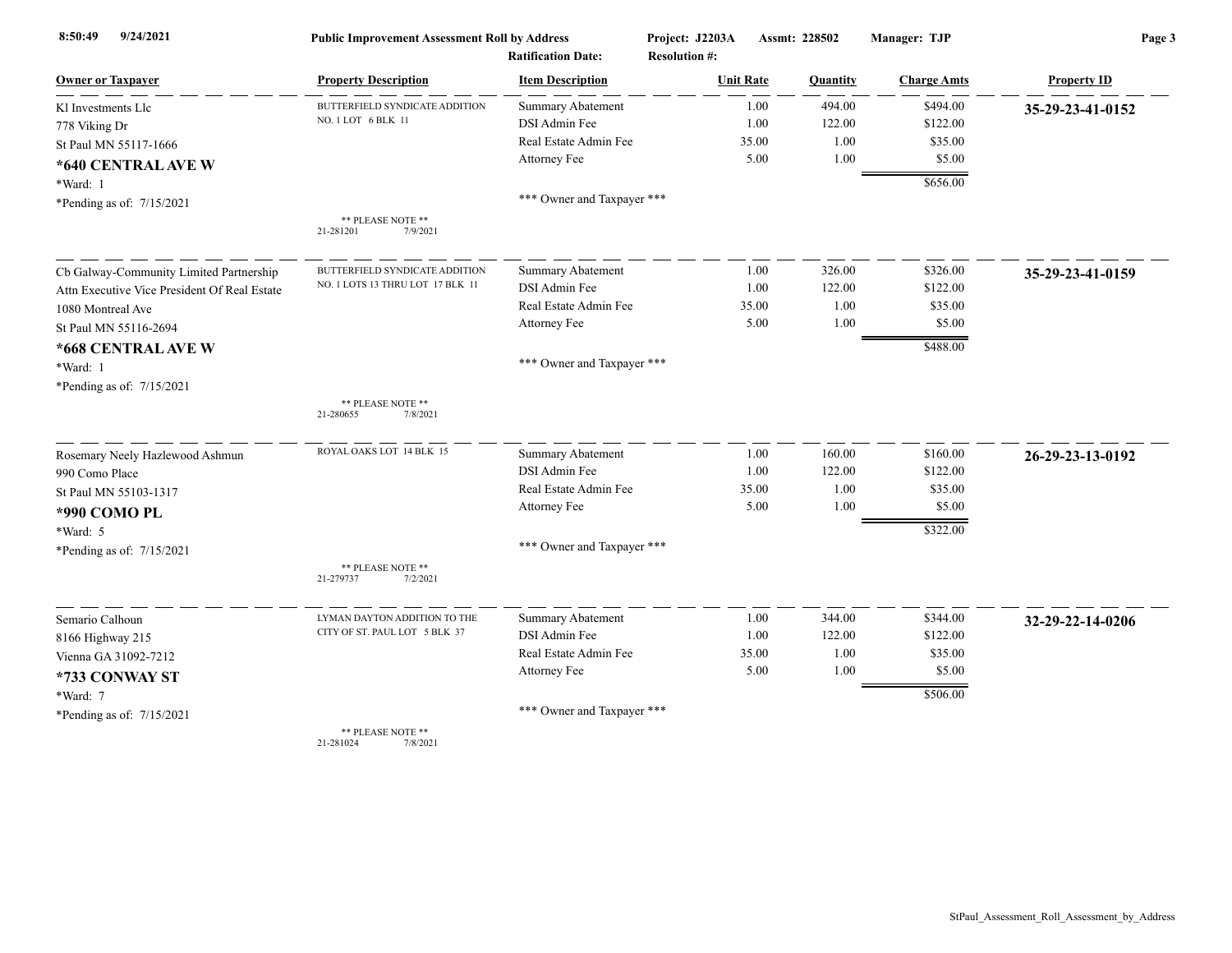| 9/24/2021<br>8:50:49      | <b>Public Improvement Assessment Roll by Address</b>                 | <b>Ratification Date:</b>  | Project: J2203A<br><b>Resolution #:</b> |       | Assmt: 228502 | Manager: TJP       | Page 4             |
|---------------------------|----------------------------------------------------------------------|----------------------------|-----------------------------------------|-------|---------------|--------------------|--------------------|
| <b>Owner or Taxpayer</b>  | <b>Property Description</b>                                          | <b>Item Description</b>    | <b>Unit Rate</b>                        |       | Quantity      | <b>Charge Amts</b> | <b>Property ID</b> |
| Atd Holdings Llc          | ARLINGTON HILLS ADDITION TO ST.                                      | <b>Summary Abatement</b>   |                                         | 1.00  | 316.00        | \$316.00           | 29-29-22-13-0056   |
| 9507 Yosemite Cir         | PAUL 40/45 THRU 49 LOT 25 BLK 5                                      | DSI Admin Fee              |                                         | 1.00  | 122.00        | \$122.00           |                    |
| Minneapolis MN 55437      |                                                                      | Real Estate Admin Fee      |                                         | 35.00 | 1.00          | \$35.00            |                    |
| *613 COOK AVE E           |                                                                      | Attorney Fee               |                                         | 5.00  | 1.00          | \$5.00             |                    |
| *Ward: 6                  |                                                                      |                            |                                         |       |               | \$478.00           |                    |
| *Pending as of: 7/15/2021 |                                                                      | *** Owner and Taxpayer *** |                                         |       |               |                    |                    |
|                           | ** PLEASE NOTE **<br>21-281441<br>7/9/2021                           |                            |                                         |       |               |                    |                    |
| Rolynsis Llc              | DAWSON'S EARL ST. ADDITION TO                                        | <b>Summary Abatement</b>   |                                         | 1.00  | 288.00        | \$288.00           | 28-29-22-42-0029   |
| 7721 7th St N             | ST. PAUL, RAMSEY CO., MINN. LOT 25                                   | DSI Admin Fee              |                                         | 1.00  | 122.00        | \$122.00           |                    |
| Oakdale MN 55128-5376     | <b>BLK 71</b>                                                        | Real Estate Admin Fee      |                                         | 35.00 | 1.00          | \$35.00            |                    |
| <b>*936 EARL ST</b>       |                                                                      | Attorney Fee               |                                         | 5.00  | 1.00          | \$5.00             |                    |
| *Ward: 6                  |                                                                      |                            |                                         |       |               | \$450.00           |                    |
| *Pending as of: 7/15/2021 |                                                                      | *** Owner and Taxpayer *** |                                         |       |               |                    |                    |
|                           | ** PLEASE NOTE **<br>21-281319<br>7/9/2021                           |                            |                                         |       |               |                    | ***ESCROW***       |
| Tou Fang                  | ROLFER'S SUBDIVISION OF BLOCK 75                                     | <b>Summary Abatement</b>   |                                         | 1.00  | 400.00        | \$400.00           | 33-29-22-32-0037   |
| Mailee Xiong              | OF LYMAN DAYTON'S ADDITION TO                                        | DSI Admin Fee              |                                         | 1.00  | 122.00        | \$122.00           |                    |
| 854 Euclid St             | ST. PAUL SUBJ TO ST PART OF LOTS 7<br>AND 8 NLY OF L RUN W 48 FT PAR | Real Estate Admin Fee      |                                         | 35.00 | 1.00          | \$35.00            |                    |
| St Paul MN 55106-5536     | WITH N L OF SD LOTS AND FROM PT                                      | Attorney Fee               |                                         | 5.00  | 1.00          | \$5.00             |                    |
| *854 EUCLID ST            | ON E L OF AND 64 6/10 FT S FROM NE                                   |                            |                                         |       |               | \$562.00           |                    |
| *Ward: 7                  |                                                                      | *** Owner and Taxpayer *** |                                         |       |               |                    |                    |
| *Pending as of: 7/15/2021 |                                                                      |                            |                                         |       |               |                    |                    |
|                           | ** PLEASE NOTE **<br>21-281894<br>7/12/2021                          |                            |                                         |       |               |                    |                    |
| Eden Builders Inc         | STINSON'S SUBDIVISION OF BLOCK                                       | <b>Summary Abatement</b>   |                                         | 1.00  | 316.00        | \$316.00           | 33-29-22-31-0121   |
| Po Box 476                | 80 OF LYMAN DAYTON'S ADDITION                                        | DSI Admin Fee              |                                         | 1.00  | 122.00        | \$122.00           |                    |
| Hugo MN 55038-0476        | TO ST. PAUL LOT 18 BLK 80                                            | Real Estate Admin Fee      |                                         | 35.00 | 1.00          | \$35.00            |                    |
| *949 EUCLID ST            |                                                                      | Attorney Fee               |                                         | 5.00  | 1.00          | \$5.00             |                    |
| *Ward: 7                  |                                                                      |                            |                                         |       |               | \$478.00           |                    |
| *Pending as of: 7/15/2021 |                                                                      | *** Owner and Taxpayer *** |                                         |       |               |                    |                    |
|                           | ** PLEASE NOTE **<br>21-281316<br>7/9/2021                           |                            |                                         |       |               |                    |                    |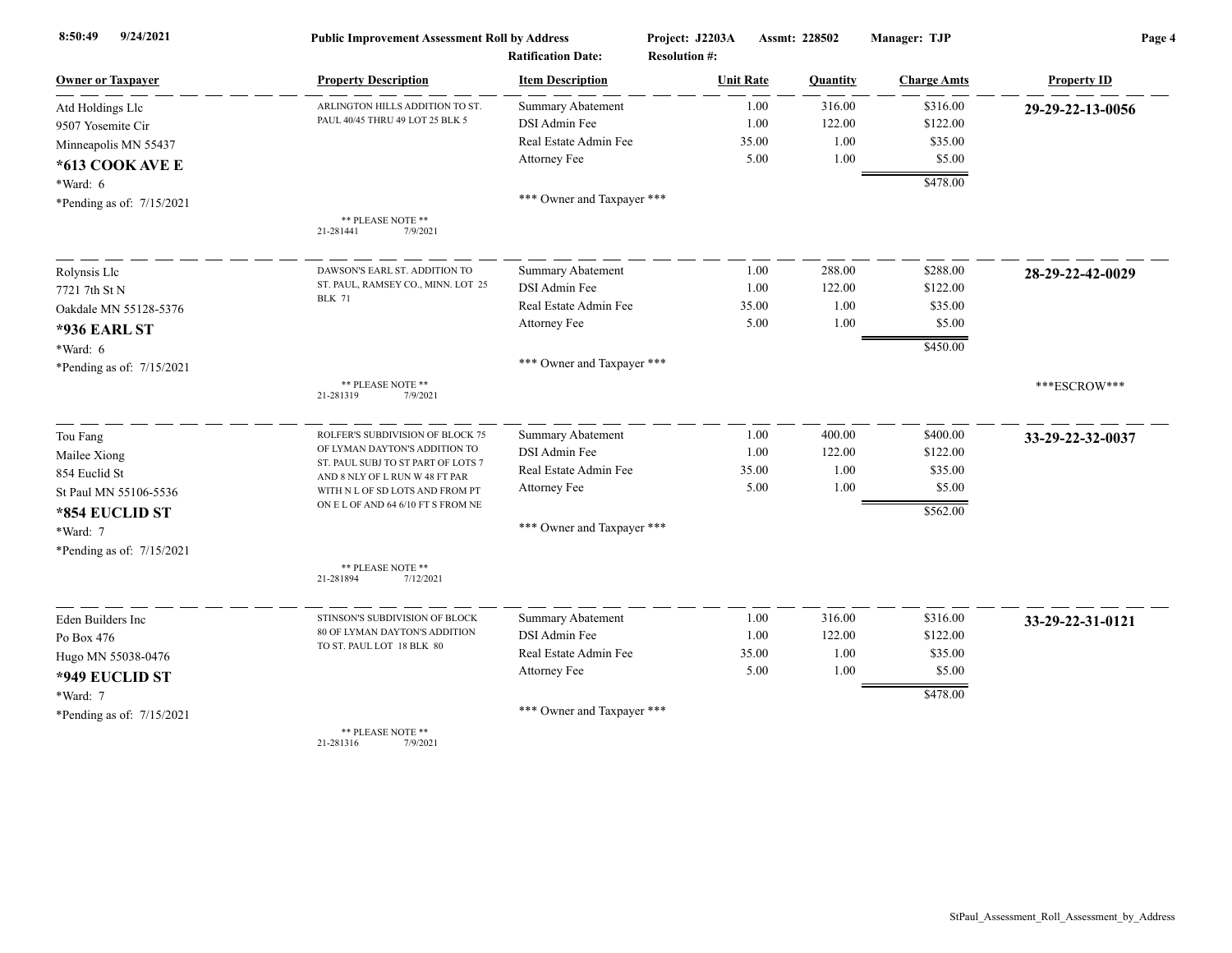| 9/24/2021<br>8:50:49           | <b>Public Improvement Assessment Roll by Address</b>                    |                            | Project: J2203A      | Assmt: 228502 | Manager: TJP       | Page 5             |
|--------------------------------|-------------------------------------------------------------------------|----------------------------|----------------------|---------------|--------------------|--------------------|
|                                |                                                                         | <b>Ratification Date:</b>  | <b>Resolution #:</b> |               |                    |                    |
| <b>Owner or Taxpayer</b>       | <b>Property Description</b>                                             | <b>Item Description</b>    | <b>Unit Rate</b>     | Quantity      | <b>Charge Amts</b> | <b>Property ID</b> |
| Gabriel Richardson             | BISANZ BROS. BATTLE CREEK                                               | Summary Abatement          | 1.00                 | 160.00        | \$160.00           | 02-28-22-22-0048   |
| 182 Faye St                    | TERRACE NO. 3 LOT 3 BLK 5                                               | DSI Admin Fee              | 1.00                 | 122.00        | \$122.00           |                    |
| St Paul MN 55119-4950          |                                                                         | Real Estate Admin Fee      | 35.00                | 1.00          | \$35.00            |                    |
| <b>*182 FAYE ST</b>            |                                                                         | <b>Attorney Fee</b>        | 5.00                 | 1.00          | \$5.00             |                    |
| *Ward: 7                       |                                                                         |                            |                      |               | \$322.00           |                    |
| *Pending as of: 7/15/2021      |                                                                         | *** Owner and Taxpayer *** |                      |               |                    |                    |
|                                | ** PLEASE NOTE **<br>21-280578<br>7/7/2021                              |                            |                      |               |                    |                    |
| John W Huebscher               | G. W. TURNBULL'S SUBDIVISION W                                          | <b>Summary Abatement</b>   | 1.00                 | 344.00        | \$344.00           | 32-29-22-21-0111   |
| 503 Fred St                    | 40 FT OF LOT 8                                                          | DSI Admin Fee              | 1.00                 | 122.00        | \$122.00           |                    |
| St Paul MN 55130-4526          |                                                                         | Real Estate Admin Fee      | 35.00                | 1.00          | \$35.00            |                    |
| <b>*503 FRED ST</b>            |                                                                         | Attorney Fee               | 5.00                 | 1.00          | \$5.00             |                    |
| *Ward: 5                       |                                                                         |                            |                      |               | \$506.00           |                    |
| *Pending as of: 7/15/2021      |                                                                         | *** Owner and Taxpayer *** |                      |               |                    |                    |
|                                | ** PLEASE NOTE **<br>21-278642<br>7/1/2021                              |                            |                      |               |                    |                    |
| Ayman Tel                      | ASCH'S SUBDIVISION OF BLOCK 92,                                         | Summary Abatement          | 1.00                 | 372.00        | \$372.00           | 33-29-22-23-0045   |
| 4456 Van Buren St Ne           | LYMAN DAYTON'S ADDITION TO ST.<br>PAUL W 35 FT OF LOT 17 BLK 92         | DSI Admin Fee              | 1.00                 | 122.00        | \$122.00           |                    |
| Columbia Heights MN 55421-2951 |                                                                         | Real Estate Admin Fee      | 35.00                | 1.00          | \$35.00            |                    |
| *879 FREMONT AVE               |                                                                         | Attorney Fee               | 5.00                 | 1.00          | \$5.00             |                    |
| *Ward: 7                       |                                                                         |                            |                      |               | \$534.00           |                    |
| *Pending as of: 7/15/2021      |                                                                         | *** Owner and Taxpayer *** |                      |               |                    |                    |
|                                | ** PLEASE NOTE **<br>21-280997<br>7/8/2021                              |                            |                      |               |                    |                    |
| Petr Gnatyk                    | <b>BAZILLE'S ADDITION OF ACRE LOTS</b>                                  | <b>Summary Abatement</b>   | 1.00                 | 160.00        | \$160.00           | 30-29-22-32-0028   |
| 46 Front Ave                   | TO ST. PAUL, COUNTY OF RAMSEY,                                          | DSI Admin Fee              | 1.00                 | 122.00        | \$122.00           |                    |
| St Paul MN 55117-4933          | TERRITORY OF MINN. SUBJ TO ESMT,<br>THE FOL; W 1/4 OF N 105 FT OF LOT 1 | Real Estate Admin Fee      | 35.00                | 1.00          | \$35.00            |                    |
| *46 FRONT AVE                  |                                                                         | Attorney Fee               | 5.00                 | 1.00          | \$5.00             |                    |
| *Ward: 1                       |                                                                         |                            |                      |               | \$322.00           |                    |
| *Pending as of: 7/15/2021      |                                                                         | *** Owner and Taxpayer *** |                      |               |                    |                    |
|                                | ** PLEASE NOTE **                                                       |                            |                      |               |                    |                    |

21-279675 7/2/2021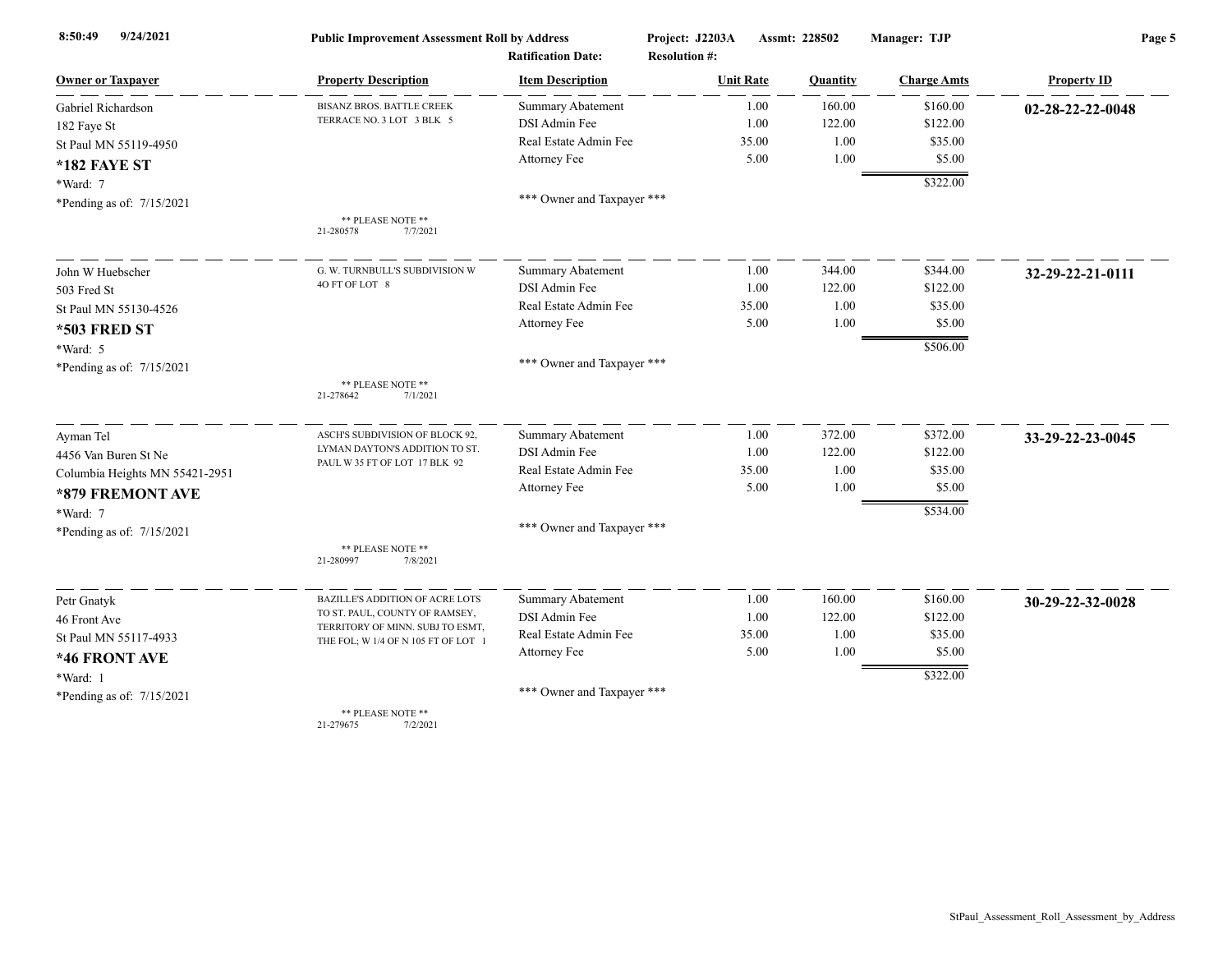| 9/24/2021<br>8:50:49      | <b>Public Improvement Assessment Roll by Address</b>                | <b>Ratification Date:</b>  | Project: J2203A<br><b>Resolution #:</b> | Assmt: 228502 | Manager: TJP       | Page 6             |
|---------------------------|---------------------------------------------------------------------|----------------------------|-----------------------------------------|---------------|--------------------|--------------------|
| <b>Owner or Taxpayer</b>  | <b>Property Description</b>                                         | <b>Item Description</b>    | <b>Unit Rate</b>                        | Quantity      | <b>Charge Amts</b> | <b>Property ID</b> |
| Amanuel Mekonnen          | STINSON'S RICE STREET ADDITION                                      | <b>Summary Abatement</b>   | 1.00                                    | 288.00        | \$288.00           | 30-29-22-22-0069   |
| Rahwa Gebries             | TO THE CITY OF ST. PAUL, MINN. LOT                                  | DSI Admin Fee              | 1.00                                    | 122.00        | \$122.00           |                    |
| 52 Geranium Ave W         | 5 BLK 5                                                             | Real Estate Admin Fee      | 35.00                                   | 1.00          | \$35.00            |                    |
| St Paul MN 55117-4905     |                                                                     | Attorney Fee               | 5.00                                    | 1.00          | \$5.00             |                    |
| *52 GERANIUM AVE W        |                                                                     |                            |                                         |               | \$450.00           |                    |
| *Ward: 5                  |                                                                     | *** Owner and Taxpayer *** |                                         |               |                    |                    |
| *Pending as of: 7/15/2021 |                                                                     |                            |                                         |               |                    |                    |
|                           | ** PLEASE NOTE **<br>21-280223<br>7/6/2021                          |                            |                                         |               |                    |                    |
| Phm Grotto Llc            | BUTTERFIELD SYNDICATE ADDITION                                      | <b>Summary Abatement</b>   | 1.00                                    | 270.00        | \$270.00           | 35-29-23-41-0091   |
| 755 Selby Ave             | NO. 1 LOTS 14 AND LOT 15 BLK 2                                      | DSI Admin Fee              | 1.00                                    | 122.00        | \$122.00           |                    |
| St Paul MN 55104-7655     |                                                                     | Real Estate Admin Fee      | 35.00                                   | 1.00          | \$35.00            |                    |
| *450 GROTTO ST N          |                                                                     | Attorney Fee               | 5.00                                    | 1.00          | \$5.00             |                    |
| *Ward: 1                  |                                                                     |                            |                                         |               | \$432.00           |                    |
| *Pending as of: 7/15/2021 |                                                                     | *** Owner and Taxpayer *** |                                         |               |                    |                    |
|                           | ** PLEASE NOTE **<br>21-281658<br>7/12/2021                         |                            |                                         |               |                    |                    |
| Leah M Smith              | FORESTDALE ADDITION TO SAINT                                        | Summary Abatement          | 1.00                                    | 356.00        | \$356.00           | 28-29-22-24-0181   |
| 976 Jenks Ave             | PAUL LOT 6 BLK 4                                                    | DSI Admin Fee              | 1.00                                    | 122.00        | \$122.00           |                    |
| St Paul MN 55106-3212     |                                                                     | Real Estate Admin Fee      | 35.00                                   | 1.00          | \$35.00            |                    |
| *976 JENKS AVE            |                                                                     | Attorney Fee               | 5.00                                    | 1.00          | \$5.00             |                    |
| *Ward: 6                  |                                                                     |                            |                                         |               | \$518.00           |                    |
| *Pending as of: 7/15/2021 |                                                                     | *** Owner and Taxpayer *** |                                         |               |                    |                    |
|                           | ** PLEASE NOTE **<br>21-281872<br>7/12/2021                         |                            |                                         |               |                    |                    |
| Fronk Real Estate Llc     | FLINT'S REARRANGEMENT OF C.C.                                       | <b>Summary Abatement</b>   | 1.00                                    | 448.00        | \$448.00           | 30-29-22-21-0134   |
| 7049 103rd Ave N          | MACKUBIN'S SUBDIVISION OF PART                                      | DSI Admin Fee              | 1.00                                    | 244.00        | \$244.00           |                    |
| Minneapolis MN 55445-2482 | OF WEIDE AND DAWSON'S GARDEN<br>LOTS LOT 2                          | Real Estate Admin Fee      | 35.00                                   | 1.00          | \$35.00            |                    |
| *80 JESSAMINE AVE E       |                                                                     | Attorney Fee               | 5.00                                    | 1.00          | \$5.00             |                    |
| *Ward: 5                  |                                                                     |                            |                                         |               | \$732.00           |                    |
| *Pending as of: 7/15/2021 |                                                                     | *** Owner and Taxpayer *** |                                         |               |                    |                    |
|                           | ** PLEASE NOTE **<br>21-279708<br>7/2/2021<br>21-278716<br>7/1/2021 |                            |                                         |               |                    |                    |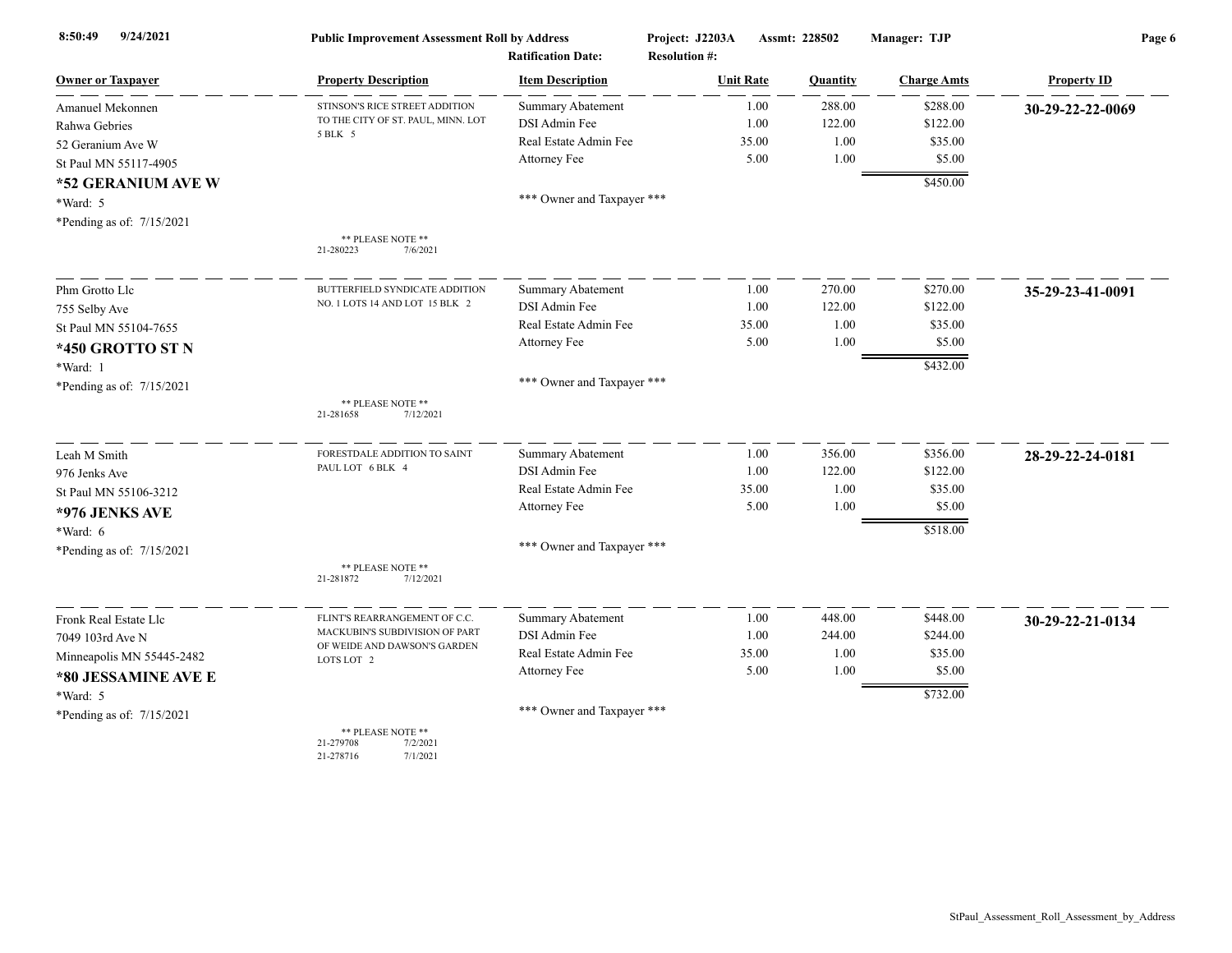| 8:50:49<br>9/24/2021           | <b>Public Improvement Assessment Roll by Address</b> | <b>Ratification Date:</b>  | Project: J2203A<br><b>Resolution #:</b> |       | Assmt: 228502 | Manager: TJP       | Page 7             |  |
|--------------------------------|------------------------------------------------------|----------------------------|-----------------------------------------|-------|---------------|--------------------|--------------------|--|
| <b>Owner or Taxpayer</b>       | <b>Property Description</b>                          | <b>Item Description</b>    | <b>Unit Rate</b>                        |       | Quantity      | <b>Charge Amts</b> | <b>Property ID</b> |  |
| That Property Place Llc        | LINDEMANN PLACE LOT 14 BLK 1                         | Summary Abatement          |                                         | 1.00  | 410.00        | \$410.00           | 34-29-23-22-0054   |  |
| 531 1st Ave S                  |                                                      | DSI Admin Fee              |                                         | 1.00  | 122.00        | \$122.00           |                    |  |
| South Saint Paul MN 55075-2802 |                                                      | Real Estate Admin Fee      |                                         | 35.00 | 1.00          | \$35.00            |                    |  |
| *1481 LAFOND AVE               |                                                      | Attorney Fee               |                                         | 5.00  | 1.00          | \$5.00             |                    |  |
| *Ward: 4                       |                                                      |                            |                                         |       |               | \$572.00           |                    |  |
| *Pending as of: 7/15/2021      |                                                      | *** Owner and Taxpayer *** |                                         |       |               |                    |                    |  |
|                                | ** PLEASE NOTE **<br>7/6/2021<br>21-279869           |                            |                                         |       |               |                    |                    |  |
| Foom Ray Vang                  | BERGHOLTZ SUB OF LOTS 2 3 4 5 6 10                   | <b>Summary Abatement</b>   |                                         | 1.00  | 160.00        | \$160.00           | 30-29-22-32-0010   |  |
| Maipakou Yang Vang             | 11 14 & 15 BAZILLE'S ACRE LOTS TO                    | DSI Admin Fee              |                                         | 1.00  | 122.00        | \$122.00           |                    |  |
| 4130 Scheuneman Rd             | ST PAUL LOT 14 BLK 1                                 | Real Estate Admin Fee      |                                         | 35.00 | 1.00          | \$35.00            |                    |  |
| White Bear Lake MN 55110-4115  |                                                      | Attorney Fee               |                                         | 5.00  | 1.00          | \$5.00             |                    |  |
| *107 LITCHFIELD ST             |                                                      |                            |                                         |       |               | \$322.00           |                    |  |
| *Ward: 1                       |                                                      | *** Owner and Taxpayer *** |                                         |       |               |                    |                    |  |
| *Pending as of: 7/15/2021      |                                                      |                            |                                         |       |               |                    |                    |  |
|                                | ** PLEASE NOTE **<br>21-281889<br>7/12/2021          |                            |                                         |       |               |                    |                    |  |
| Hank T Cu                      | ARLINGTON HILLS ADDITION TO ST.                      | <b>Summary Abatement</b>   |                                         | 1.00  | 326.00        | \$326.00           | 29-29-22-13-0041   |  |
| Ruby N Nguyen                  | PAUL 40/45 THRU 49 LOT 9 BLK 5                       | DSI Admin Fee              |                                         | 1.00  | 122.00        | \$122.00           |                    |  |
| 1119 East River Rd             |                                                      | Real Estate Admin Fee      |                                         | 35.00 | 1.00          | \$35.00            |                    |  |
| Minneapolis MN 55414-3106      |                                                      | Attorney Fee               |                                         | 5.00  | 1.00          | \$5.00             |                    |  |
| *604 MAGNOLIA AVE E            |                                                      |                            |                                         |       |               | \$488.00           |                    |  |
| *Ward: 6                       |                                                      | *** Owner and Taxpayer *** |                                         |       |               |                    |                    |  |
| *Pending as of: $7/15/2021$    |                                                      |                            |                                         |       |               |                    |                    |  |
|                                | ** PLEASE NOTE **<br>21-279256<br>7/1/2021           |                            |                                         |       |               |                    |                    |  |
| Foom Ray Vang                  | LEWIS' ADDITION TO ST. PAUL LOT 4                    | Summary Abatement          |                                         | 1.00  | 160.00        | \$160.00           | 30-29-22-32-0224   |  |
| Maipakou Yang Vang             | BLK 2                                                | DSI Admin Fee              |                                         | 1.00  | 122.00        | \$122.00           |                    |  |
| 4130 Scheuneman Rd             |                                                      | Real Estate Admin Fee      |                                         | 35.00 | 1.00          | \$35.00            |                    |  |
| White Bear Lake MN 55110-4115  |                                                      | Attorney Fee               |                                         | 5.00  | 1.00          | \$5.00             |                    |  |
| *105 MANITOBA AVE              |                                                      |                            |                                         |       |               | \$322.00           |                    |  |
| *Ward: 1                       |                                                      | *** Owner and Taxpayer *** |                                         |       |               |                    |                    |  |
| *Pending as of: 7/15/2021      |                                                      |                            |                                         |       |               |                    |                    |  |
|                                | ** PLEASE NOTE **<br>21-281803<br>7/12/2021          |                            |                                         |       |               |                    |                    |  |

21-281893 7/12/2021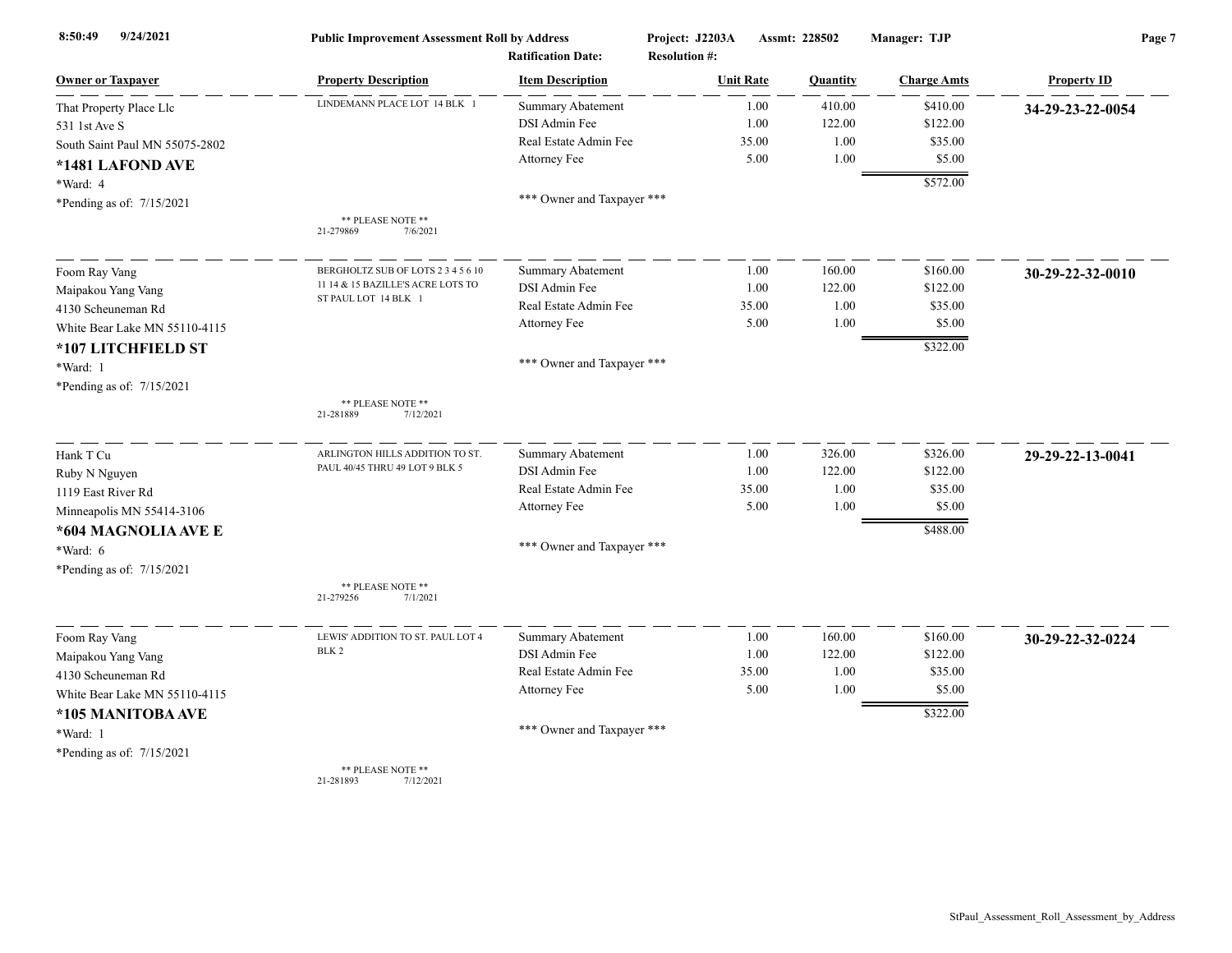| 9/24/2021<br>8:50:49          | <b>Public Improvement Assessment Roll by Address</b> |                                                      | Project: J2203A                          | Assmt: 228502 | Manager: TJP       | Page 8             |
|-------------------------------|------------------------------------------------------|------------------------------------------------------|------------------------------------------|---------------|--------------------|--------------------|
| <b>Owner or Taxpayer</b>      | <b>Property Description</b>                          | <b>Ratification Date:</b><br><b>Item Description</b> | <b>Resolution #:</b><br><b>Unit Rate</b> | Quantity      | <b>Charge Amts</b> | <b>Property ID</b> |
| Allure Investments Llc        | LEWIS' ADDITION TO ST. PAUL LOT                      | Summary Abatement                                    | 1.00                                     | 422.00        | \$422.00           | 30-29-22-32-0105   |
| 11670 Fountains Dr            | 3 BLK 3                                              | DSI Admin Fee                                        | 1.00                                     | 122.00        | \$122.00           |                    |
| Maple Grove MN 55369-7195     |                                                      | Real Estate Admin Fee                                | 35.00                                    | 1.00          | \$35.00            |                    |
| *98 MANITOBA AVE              |                                                      | Attorney Fee                                         | 5.00                                     | 1.00          | \$5.00             |                    |
| *Ward: 1                      |                                                      |                                                      |                                          |               | \$584.00           |                    |
| *Pending as of: 7/15/2021     |                                                      | *** Owner and Taxpayer ***                           |                                          |               |                    |                    |
|                               | ** PLEASE NOTE **<br>21-281609<br>7/12/2021          |                                                      |                                          |               |                    |                    |
| 2032 Manitou Llc              | SUBDIVISION OF BLOCKS A & 31,                        | <b>Summary Abatement</b>                             | 1.00                                     | 160.00        | \$160.00           | 26-29-22-42-0172   |
| C/O Todd Dexheimer            | BEAVER LAKE HEIGHTS LOTS 4 AND                       | DSI Admin Fee                                        | 1.00                                     | 122.00        | \$122.00           |                    |
| 1042 Centerville Cir          | LOT 5 BLK 1                                          | Real Estate Admin Fee                                | 35.00                                    | 1.00          | \$35.00            |                    |
| Vadnais Heights MN 55127-6344 |                                                      | Attorney Fee                                         | 5.00                                     | 1.00          | \$5.00             |                    |
| *2032 MANITOU AVE             |                                                      |                                                      |                                          |               | \$322.00           |                    |
| *Ward: 7                      |                                                      | *** Owner and Taxpayer ***                           |                                          |               |                    |                    |
| *Pending as of: 7/15/2021     |                                                      |                                                      |                                          |               |                    |                    |
|                               | ** PLEASE NOTE **<br>21-280582<br>7/7/2021           |                                                      |                                          |               |                    |                    |
| Cherri M Bergman              | DENSLOWS REARRANGEMENT ETC.                          | Summary Abatement                                    | 1.00                                     | 346.00        | \$346.00           | 27-29-22-43-0096   |
| 956 Bradley St                | LOT 23 BLK 9                                         | DSI Admin Fee                                        | 1.00                                     | 122.00        | \$122.00           |                    |
| St Paul MN 55130-4006         |                                                      | Real Estate Admin Fee                                | 35.00                                    | 1.00          | \$35.00            |                    |
| *1627 MINNEHAHA AVE E         |                                                      | Attorney Fee                                         | 5.00                                     | 1.00          | \$5.00             |                    |
| *Ward: 7                      |                                                      |                                                      |                                          |               | \$508.00           |                    |
| *Pending as of: 7/15/2021     |                                                      | *** Owner and Taxpayer ***                           |                                          |               |                    |                    |
|                               | ** PLEASE NOTE **<br>21-279795<br>7/6/2021           |                                                      |                                          |               |                    |                    |
| Allure Investments Llc        | ARLINGTON HILLS ADDITION TO ST.                      | <b>Summary Abatement</b>                             | 1.00                                     | 288.00        | \$288.00           | 29-29-22-44-0064   |
| 11670 Fountains Dr #200       | PAUL 44/50 THRU 59 LOT 20 BLK 58                     | DSI Admin Fee                                        | 1.00                                     | 122.00        | \$122.00           |                    |
| Maple Grove MN 55369-7195     |                                                      | Real Estate Admin Fee                                | 35.00                                    | 1.00          | \$35.00            |                    |
| *777 MINNEHAHA AVE E          |                                                      | Attorney Fee                                         | 5.00                                     | 1.00          | \$5.00             |                    |
| *Ward: 6                      |                                                      |                                                      |                                          |               | \$450.00           |                    |
| *Pending as of: 7/15/2021     |                                                      | *** Owner and Taxpayer ***                           |                                          |               |                    |                    |
|                               | ** PLEASE NOTE **                                    |                                                      |                                          |               |                    |                    |

21-280650 7/8/2021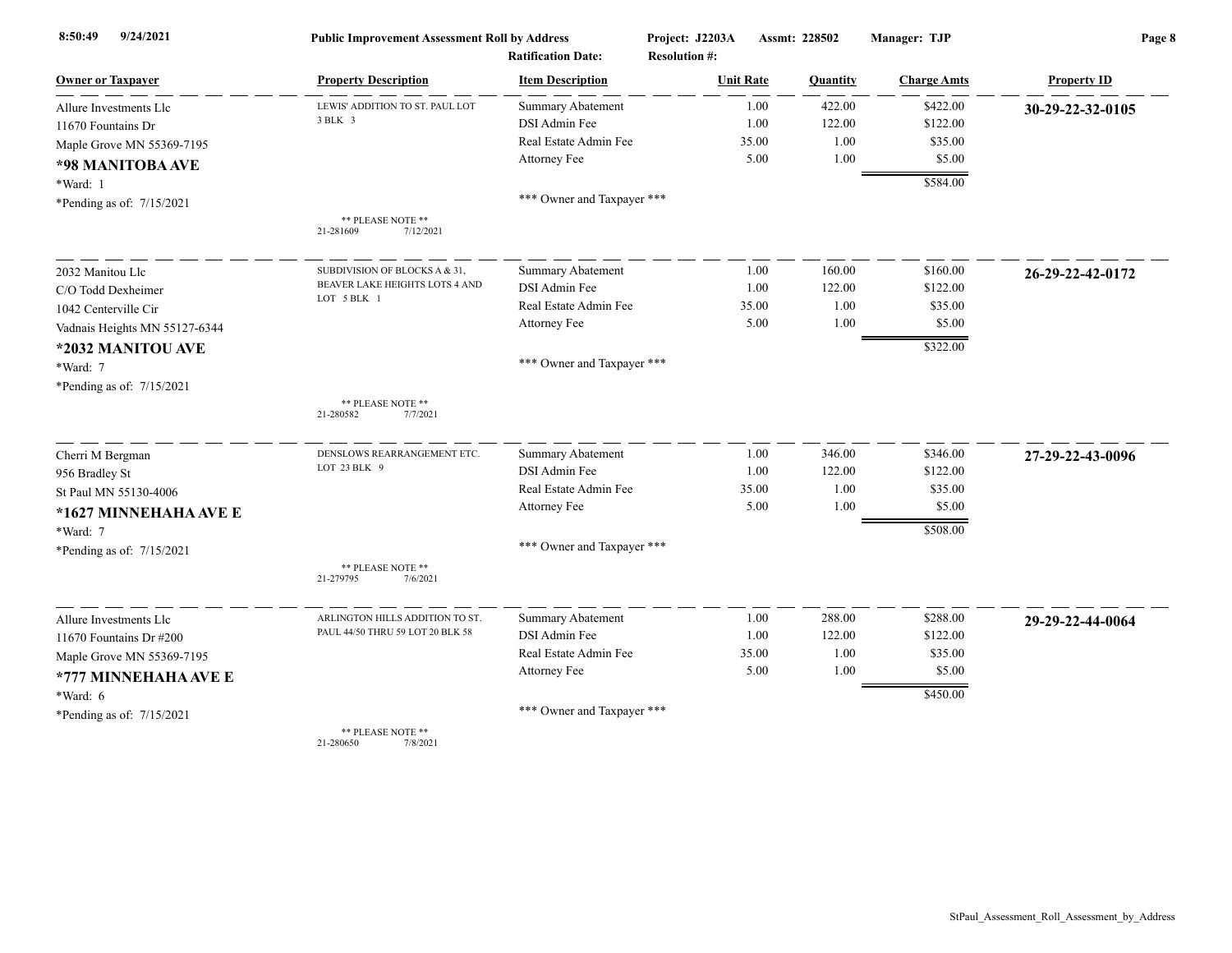| 9/24/2021<br>8:50:49      | <b>Public Improvement Assessment Roll by Address</b> | <b>Ratification Date:</b>  | Project: J2203A<br><b>Resolution #:</b> | Assmt: 228502 |          | Manager: TJP       | Page 9             |
|---------------------------|------------------------------------------------------|----------------------------|-----------------------------------------|---------------|----------|--------------------|--------------------|
| <b>Owner or Taxpayer</b>  | <b>Property Description</b>                          | <b>Item Description</b>    | <b>Unit Rate</b>                        |               | Quantity | <b>Charge Amts</b> | <b>Property ID</b> |
| Pie Pie                   | JOSEPH R. WEIDE'S 2ND ADDITION                       | Summary Abatement          |                                         | 1.00          | 344.00   | \$344.00           | 20-29-22-43-0035   |
| Naw Put                   | TO THE CITY OF ST. PAUL EX W 7 FT                    | DSI Admin Fee              |                                         | 1.00          | 122.00   | \$122.00           |                    |
| 605 Orange Ave N          | LOT 35 AND W 24 FT OF LOT 36 BLK<br>$\overline{3}$   | Real Estate Admin Fee      | 35.00                                   |               | 1.00     | \$35.00            |                    |
| St Paul MN 55130-3536     |                                                      | Attorney Fee               |                                         | 5.00          | 1.00     | \$5.00             |                    |
| *605 ORANGE AVE E         |                                                      |                            |                                         |               |          | \$506.00           |                    |
| *Ward: 6                  |                                                      | *** Owner and Taxpayer *** |                                         |               |          |                    |                    |
| *Pending as of: 7/15/2021 |                                                      |                            |                                         |               |          |                    |                    |
|                           | ** PLEASE NOTE **<br>7/1/2021<br>21-279252           |                            |                                         |               |          |                    |                    |
| Ranjani Perera            | WRIGHTS' REARRANGEMENT OF                            | <b>Summary Abatement</b>   |                                         | 1.00          | 372.00   | \$372.00           | 03-28-23-14-0114   |
| 1154 Portland Ave         | BLOCKS 22, 23, 24, AND 25 OF ANNA                    | DSI Admin Fee              |                                         | 1.00          | 122.00   | \$122.00           |                    |
| St Paul MN 55104-6941     | E. RAMSEY'S ADDITION TO ST. PAUL<br>LOT 14 BLK 2     | Real Estate Admin Fee      |                                         | 35.00         | 1.00     | \$35.00            |                    |
| *1154 PORTLAND AVE        |                                                      | Attorney Fee               |                                         | 5.00          | 1.00     | \$5.00             |                    |
| *Ward: 1                  |                                                      |                            |                                         |               |          | \$534.00           |                    |
| *Pending as of: 7/15/2021 |                                                      | *** Owner and Taxpayer *** |                                         |               |          |                    |                    |
|                           | ** PLEASE NOTE **<br>21-281102<br>7/9/2021           |                            |                                         |               |          |                    |                    |
| Bph 3 Llc                 | TERRY'S ADDITION TO THE CITY OF                      | <b>Summary Abatement</b>   |                                         | 1.00          | 316.00   | \$316.00           | 28-29-22-34-0048   |
| Po Box 127                | ST. PAUL, COUNTY OF RAMSEY,                          | DSI Admin Fee              |                                         | 1.00          | 122.00   | \$122.00           |                    |
| Levittown NY 11756-0127   | STATE OF MINN. LOT 16 BLK 12                         | Real Estate Admin Fee      |                                         | 35.00         | 1.00     | \$35.00            |                    |
| *1017 REANEY AVE          |                                                      | Attorney Fee               |                                         | 5.00          | 1.00     | \$5.00             |                    |
| *Ward: 7                  |                                                      |                            |                                         |               |          | \$478.00           |                    |
| *Pending as of: 7/15/2021 |                                                      | *** Owner and Taxpayer *** |                                         |               |          |                    |                    |
|                           | ** PLEASE NOTE **<br>21-281302<br>7/9/2021           |                            |                                         |               |          |                    |                    |
| Afc Enterprises Inc       | MERRILLS DIVISION OF RICE STREET                     | <b>Summary Abatement</b>   |                                         | 1.00          | 280.00   | \$280.00           | 19-29-22-22-0014   |
| C/O Ryan Llc Dept 904     | VILLAS SUBJ TO PKWY LOTS 17                          | DSI Admin Fee              |                                         | 1.00          | 122.00   | \$122.00           |                    |
| Po Box 460189             | THRU LOT 20 BLK 4                                    | Real Estate Admin Fee      |                                         | 35.00         | 1.00     | \$35.00            |                    |
| Houston TX 77056-8189     |                                                      | Attorney Fee               |                                         | 5.00          | 1.00     | \$5.00             |                    |
| <b>*1624 RICE ST</b>      |                                                      |                            |                                         |               |          | \$442.00           |                    |
| *Ward: 5                  |                                                      | *** Owner and Taxpayer *** |                                         |               |          |                    |                    |
| *Pending as of: 7/15/2021 |                                                      |                            |                                         |               |          |                    |                    |
|                           | ** PLEASE NOTE **                                    |                            |                                         |               |          |                    |                    |

21-281120 7/8/2021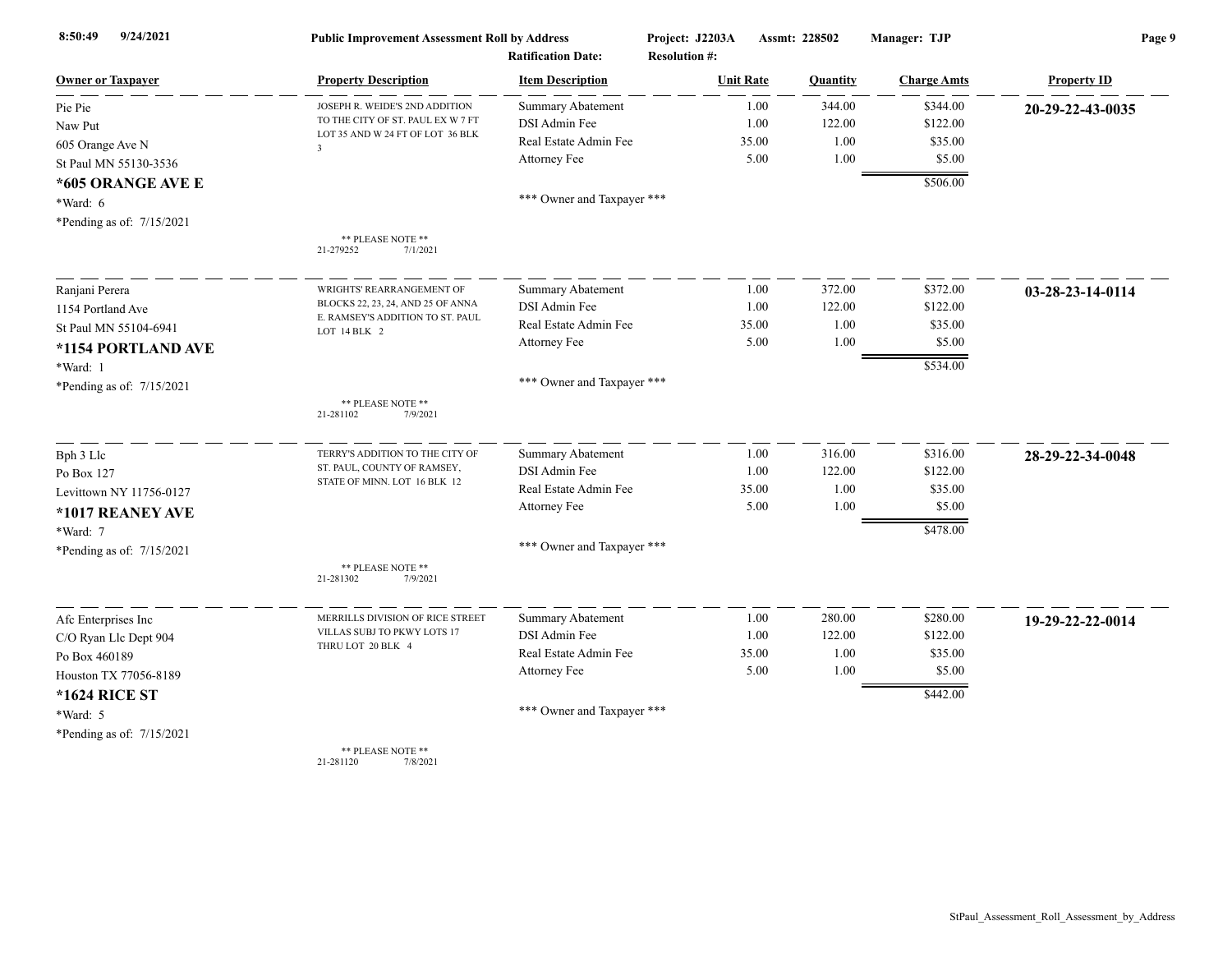| 9/24/2021<br>8:50:49              | <b>Public Improvement Assessment Roll by Address</b> |                            | Project: J2203A      | Assmt: 228502 | Manager: TJP       | Page 10            |
|-----------------------------------|------------------------------------------------------|----------------------------|----------------------|---------------|--------------------|--------------------|
|                                   |                                                      | <b>Ratification Date:</b>  | <b>Resolution #:</b> |               |                    |                    |
| <b>Owner or Taxpayer</b>          | <b>Property Description</b>                          | <b>Item Description</b>    | <b>Unit Rate</b>     | Quantity      | <b>Charge Amts</b> | <b>Property ID</b> |
| Vade Holdings Lle                 | LOTS 4 THRU LOT 6 AND LOTS 11                        | Summary Abatement          | 1.00                 | 160.00        | \$160.00           | 35-29-23-32-0168   |
| 2418 University Ave W             | THRU LOT 13 BLK 1                                    | DSI Admin Fee              | 1.00                 | 122.00        | \$122.00           |                    |
| St Paul MN 55114-1706             |                                                      | Real Estate Admin Fee      | 35.00                | 1.00          | \$35.00            |                    |
| *1058 UNIVERSITY AVE W            |                                                      | Attorney Fee               | 5.00                 | 1.00          | \$5.00             |                    |
| *Ward: 1                          |                                                      |                            |                      |               | \$322.00           |                    |
| *Pending as of: 7/15/2021         |                                                      | *** Owner and Taxpayer *** |                      |               |                    |                    |
|                                   | ** PLEASE NOTE **<br>21-281500<br>7/9/2021           |                            |                      |               |                    |                    |
| Craig E Nelson                    | BEAVER LAKE HEIGHTS LOT 25 BLK                       | Summary Abatement          | 1.00                 | 160.00        | \$160.00           | 26-29-22-43-0037   |
| 2103 Waukon Ave                   | 29                                                   | DSI Admin Fee              | 1.00                 | 122.00        | \$122.00           |                    |
| St Paul MN 55119-3557             |                                                      | Real Estate Admin Fee      | 35.00                | 1.00          | \$35.00            |                    |
| *2103 WAUKON AVE                  |                                                      | Attorney Fee               | 5.00                 | 1.00          | \$5.00             |                    |
| *Ward: 7                          |                                                      |                            |                      |               | \$322.00           |                    |
| *Pending as of: 7/15/2021         |                                                      | *** Owner and Taxpayer *** |                      |               |                    |                    |
|                                   | ** PLEASE NOTE **<br>21-280482<br>7/7/2021           |                            |                      |               |                    |                    |
| Four Seasons Properties Llc       | LEWIS' ADDITION TO ST. PAUL LOT                      | <b>Summary Abatement</b>   | 1.00                 | 316.00        | \$316.00           | 30-29-22-32-0122   |
| Attn Marcus A Brown               | 21 BLK 3                                             | DSI Admin Fee              | 1.00                 | 122.00        | \$122.00           |                    |
| 10423 Inver Grove Trl             |                                                      | Real Estate Admin Fee      | 35.00                | 1.00          | \$35.00            |                    |
| Inver Grove Heights MN 55077-4930 |                                                      | Attorney Fee               | 5.00                 | 1.00          | \$5.00             |                    |
| *109 WINNIPEG AVE                 |                                                      |                            |                      |               | \$478.00           |                    |
| *Ward: 1                          |                                                      | *** Owner and Taxpayer *** |                      |               |                    |                    |
| *Pending as of: 7/15/2021         |                                                      |                            |                      |               |                    |                    |
|                                   | ** PLEASE NOTE **<br>21-280636<br>7/7/2021           |                            |                      |               |                    |                    |
|                                   | LEWIS' ADDITION TO ST. PAUL LOT                      | <b>Summary Abatement</b>   | 1.00                 | 456.00        | \$456.00           |                    |
| Esso Properties Llc               | 24 BLK 3                                             | DSI Admin Fee              | 1.00                 | 122.00        | \$122.00           | 30-29-22-32-0125   |
| 3328 E Lake St                    |                                                      | Real Estate Admin Fee      | 35.00                | 1.00          | \$35.00            |                    |
| Minneapolis MN 55406-2032         |                                                      | Attorney Fee               | 5.00                 | 1.00          | \$5.00             |                    |
| *97 WINNIPEG AVE                  |                                                      |                            |                      |               |                    |                    |
| *Ward: 1                          |                                                      | *** Owner and Taxpayer *** |                      |               | \$618.00           |                    |
| *Pending as of: 7/15/2021         | ** PLEASE NOTE **                                    |                            |                      |               |                    |                    |

21-280634 7/8/2021